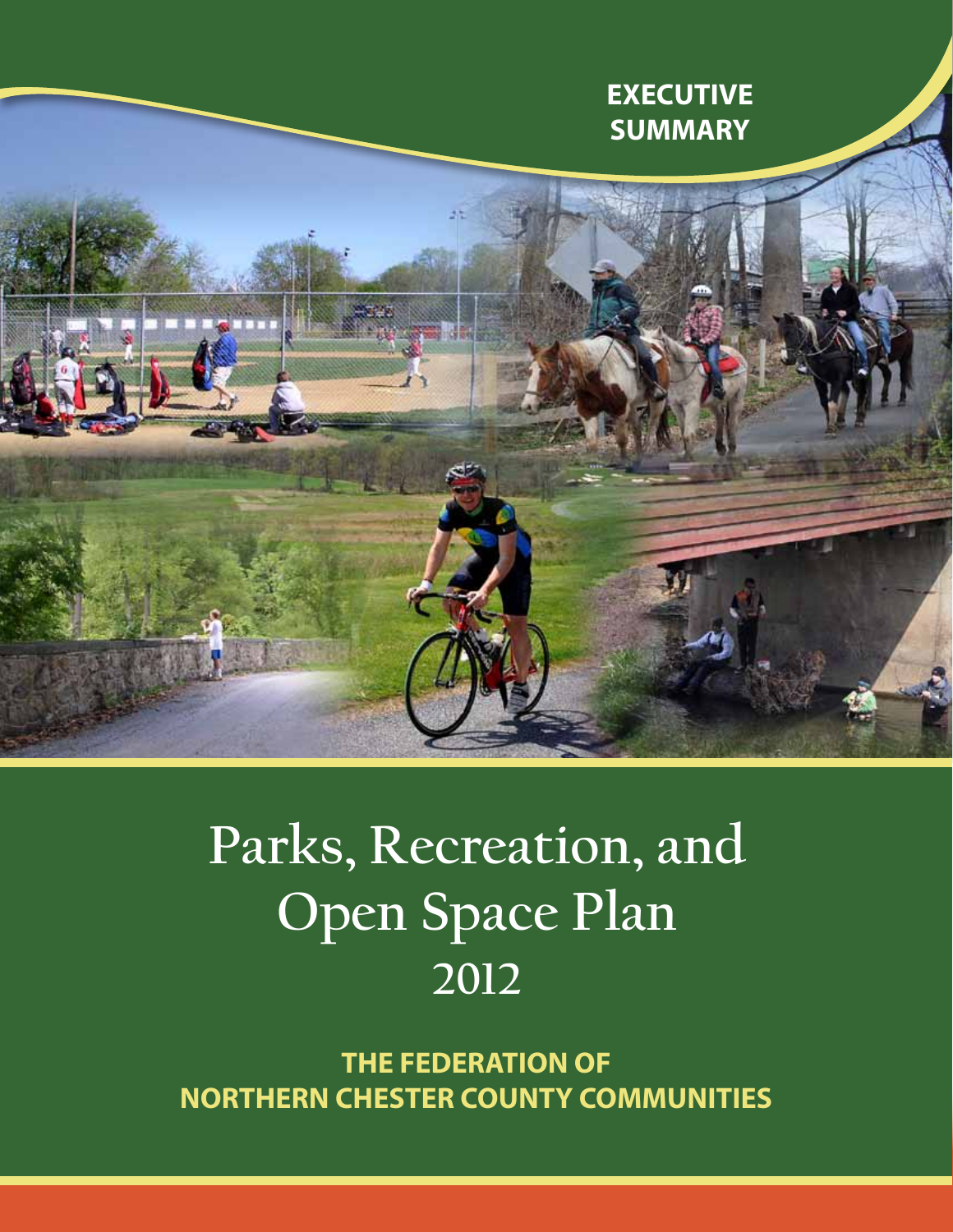#### **The Federation of Northern Chester County Communities**

**East Coventry Township East Nantmeal Township East Pikeland Township East Vincent Township North Coventry Township South Coventry Township Warwick Township West Pikeland Township West Vincent Township** 



### **The Plan Outlines Strategies to:**

- 1. Protect open space that defines our region's natural, historic, and scenic character.
- 2. Foster active, healthy lifestyles through parks, trails, and programs.
- 3. Manage parks, recreation, and open space to convey the best possible benefit to the public.
- 4. Establish a sustainable financial support system of public and private resources.

Our planned investments in parks, recreation, and open space are intended to:

- Encourage active, healthy living
- Foster environmental conservation
- • Preserve scenic beauty
- Increase property values
- Spur business
- Connect people to people, to nature, and to local heritage
- • Deter crime and antisocial behavior
- Make Northern Chester an even better place to live

### **Collaborating to Multiply Benefits**

Together, we've developed this plan as a guide for providing parks, recreation, and open space protection in the interest of public health and wellness along with conservation of our natural resources and scenic beauty.

Municipalities, school districts, land trusts, and health and wellness providers are seeking to improve services to Northern Chester County residents. The plan's vision and strategies build upon the foundation of places, programs, and protected lands that has been laid by a variety of public and private entities.

In the past, our municipalities have worked independently, and sometimes cooperatively. Through the planning process and transitioning into plan implementation, separate efforts are beginning to merge into collaborative initiatives that expand our services and effectiveness in promoting the health and wellness of both residents and the environment in Northern Chester County.

Working together, we can more effectively publicize recreation activities, coordinate trails and conservation across municipal lines, promote partnerships, and compete for project funding. Collaboration enables us to develop new parks and trails, engage our youth in conservation and heritage, and expand recreational programs for adults.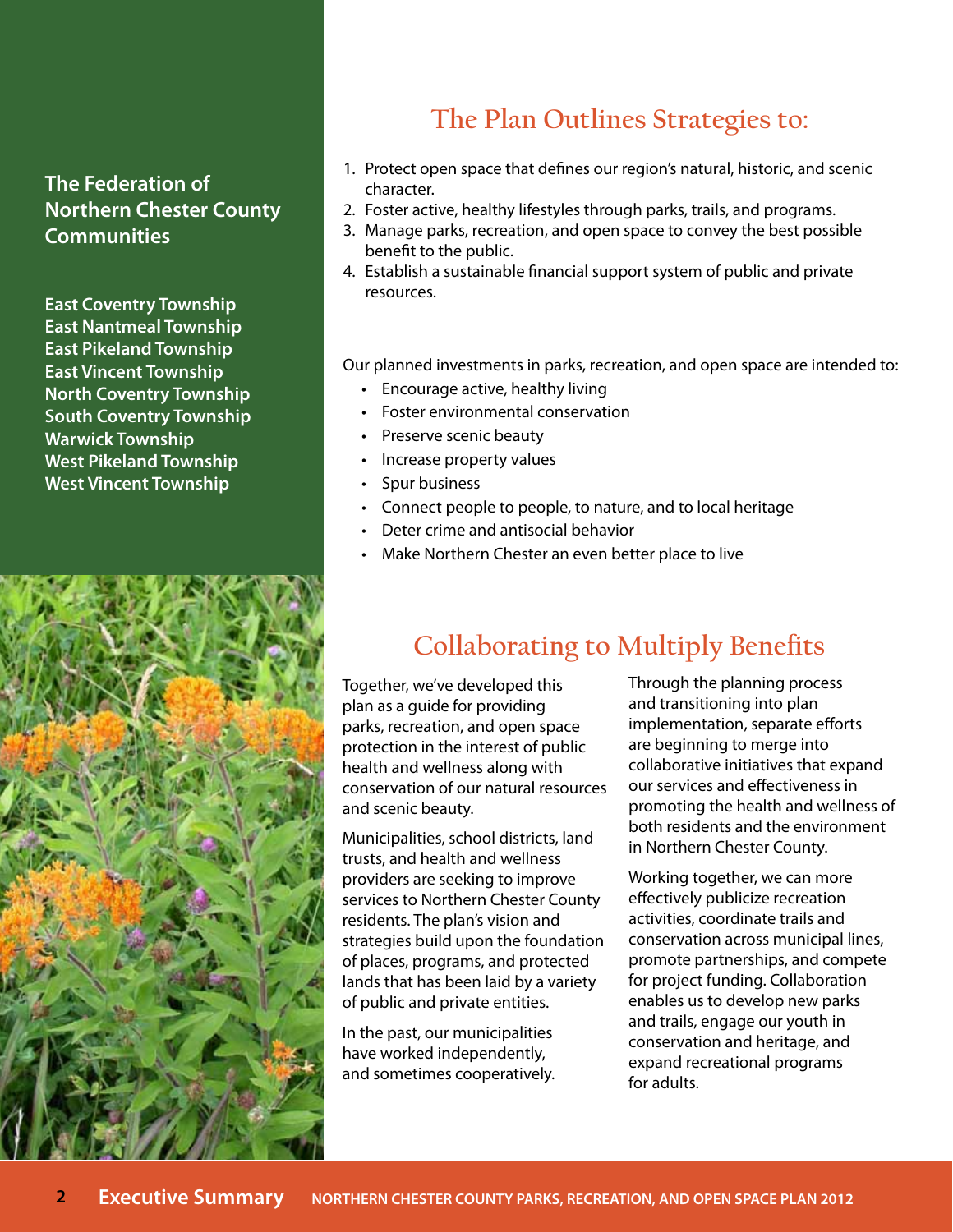

### **Five Core Values Expressed by Residents**



Northern Chester County is a special place in which to live. Community involvement has sparked important achievements in parks, recreation, and open space. Building and strengthening the sense of community here is essential.

#### **Health**

The physical health and wellness of our residents are paramount. Providing opportunities to live active, healthy lives through community recreation facilities, programs, and services will benefit us individually and as a community.

#### **Scenic, Rural Character**

Our beautiful landscapes, dark night skies, and distinctive way of life need to be protected and treasured for present and future generations.

#### **Heritage**

Northern Chester County has a globally significant history. Recreational and educational opportunities can help residents celebrate this unique heritage and introduce it to our young people.

#### **Sustainability**

Making the best use of all resources to steward the environment, support human and financial resources, and provide a legacy for future generations is vital.







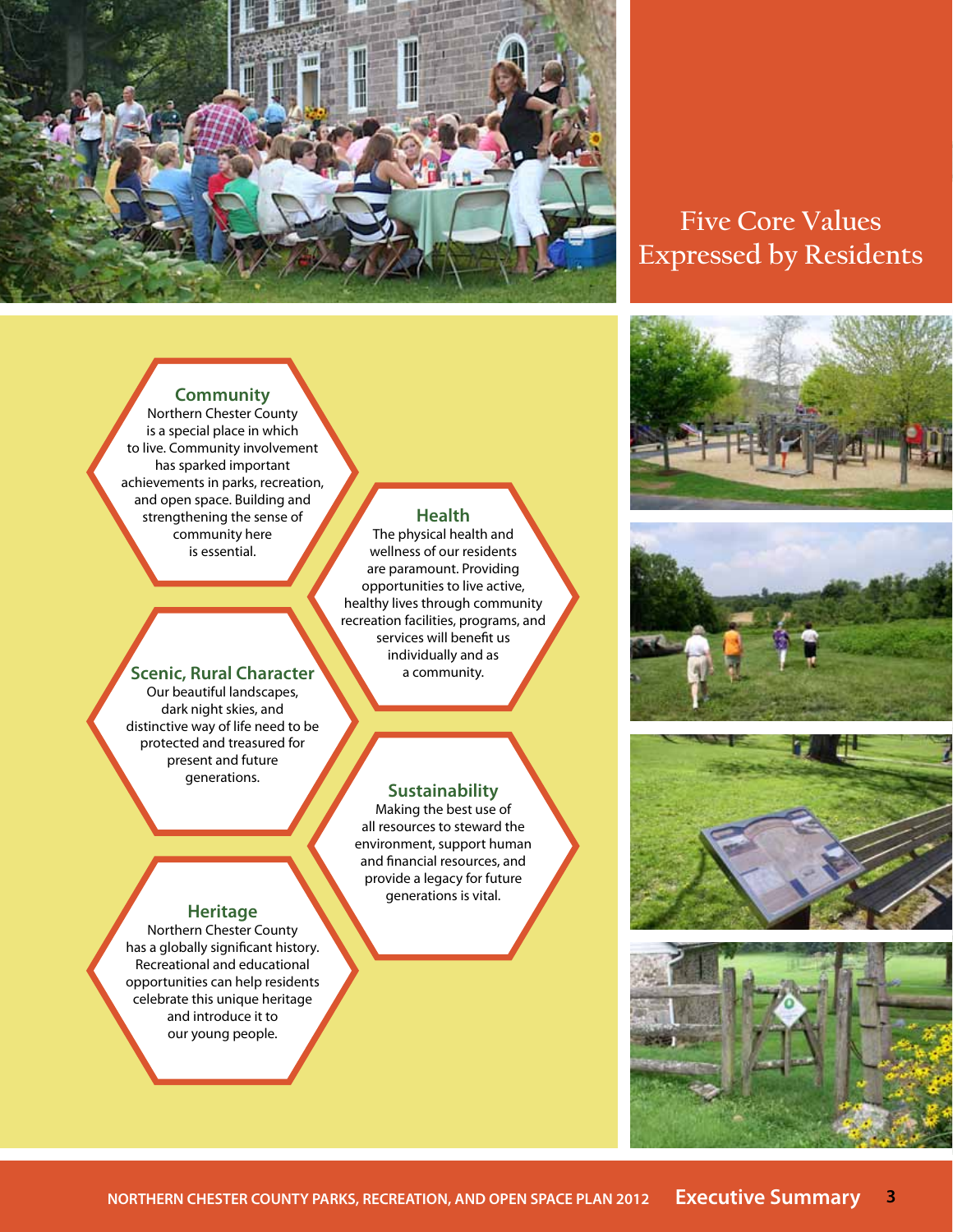**A Customized Plan for Our Region**

A **Coordinating Committee** of the nine participating municipalities and the Chester County Planning Commission guided the direction of the plan, assisted in data collection, helped to organize public participation activities, and provided review and feedback on the plan.

A **Steering Committee** representing a broader range of recreation and conservation interests served as a sounding board for issues, strategies, and recommendations at milestones in the plan's development.

Additional **public participation**  included:

- • Interviews with municipal officials, school districts, county agencies, state and federal land managers, land conservancies, and trusts, among others.
- • Focus groups with sports leagues, park and recreation boards, trail developers and user groups, conservation and heritage organizations, and 5th graders.
- A citizen survey that achieved a statistically valid and reliable response for the region.
- • Public meetings at milestones in the plan's preparation.

The region's natural and man-made resources were studied and mapped to inventory resources and help identify opportunities for additional preservation, conservation, and recreation. Maps are available for download at northernfederation.com.

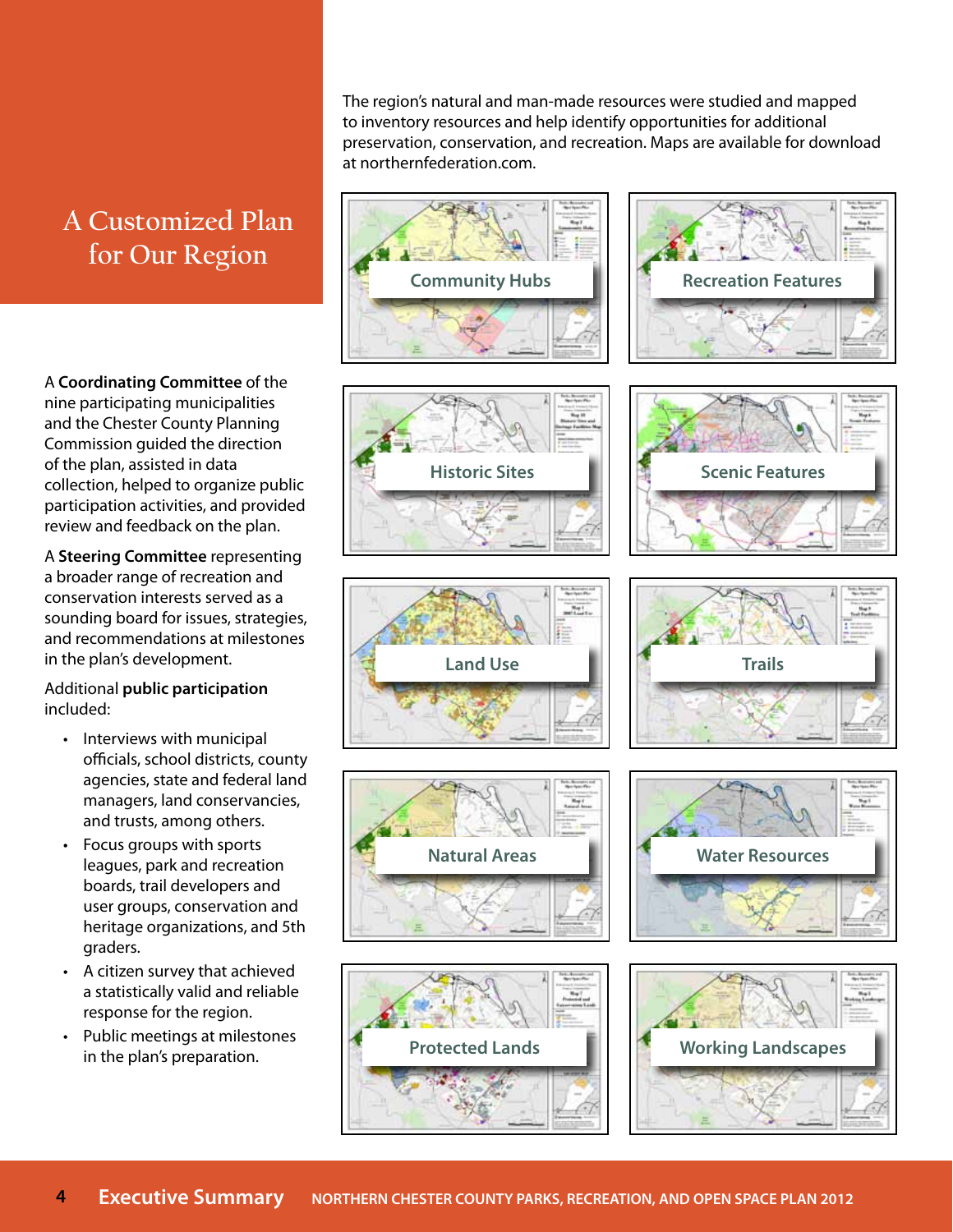

We asked our residents what was important to them about parks and recreation, sports, trails, history, and conservation. Our surveys, interviews, focus groups, and public meetings reached five significant findings:

#### **Public Involvement Findings**

- 1. Three out of four residents visit local parks regularly.
- 2. Safe places to walk and public sports fields are the most needed recreational facilities.
- 3. Nearly everyone supports conservation.
- 4. Local history and cultural heritage are important.
- 5. Residents view the Federation region of northern Chester County as their community, not only their home municipality.

In response, our plan outlines:

- • A park, recreation, and open space standard based on real needs for recreational facilities, not just a standard acreage per 1,000 residents.
- • Three service zones (see map below) to guide new parks, by type, to locations that can feature natural and cultural resources or close-to-home recreation in residential areas.
- • Suggestions to integrate arts, history, and culture into every park and trail.

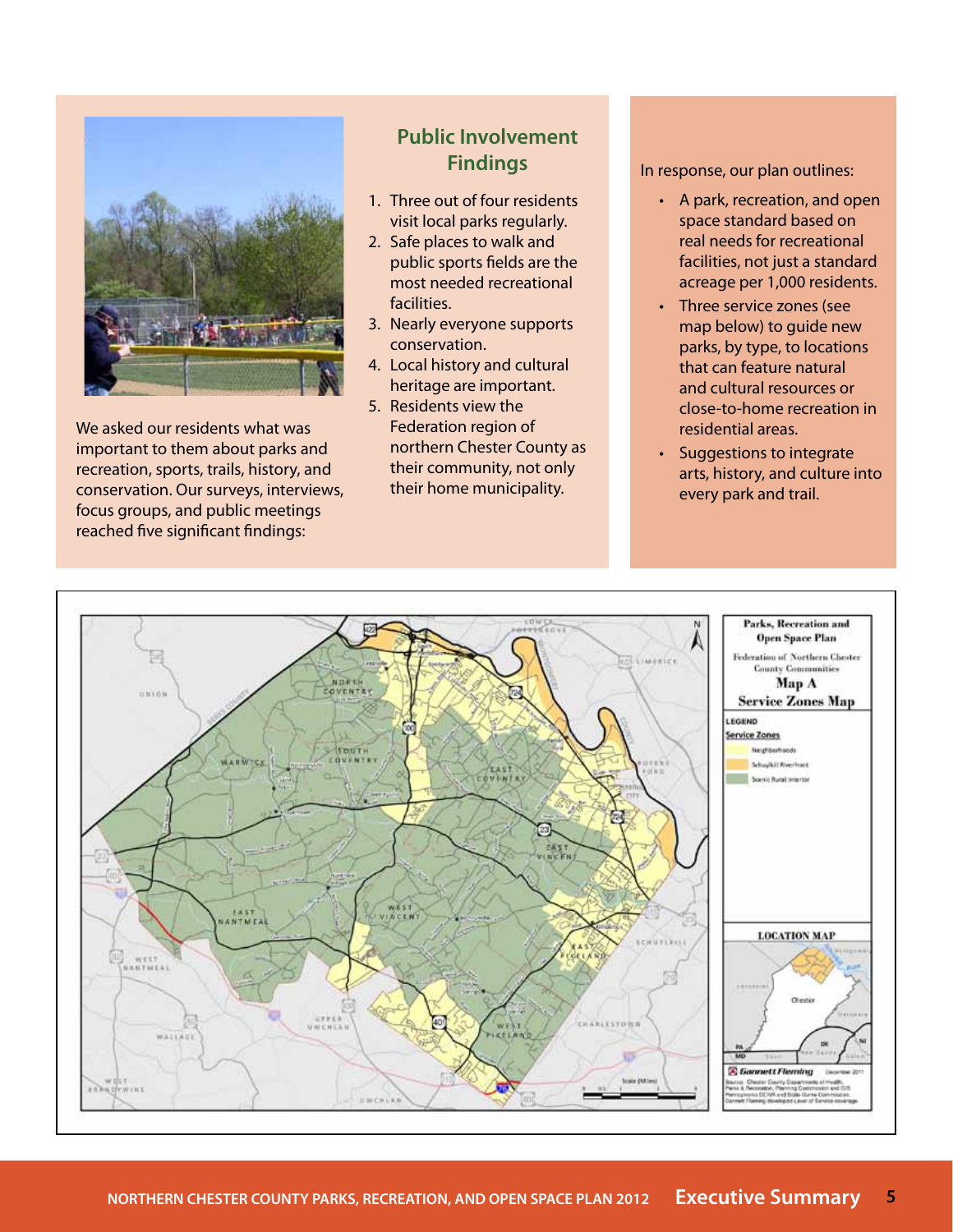

### **Strategies and Recommendations**

### **Places and Programs**

In 2009-2010, more than 4,000 of our youth played sports as 253 teams in 18 leagues on 12 public fields and many borrowed fields. Our region needs many more public ballfields and playing fields to support youth and adult sports leagues.

#### **Strategies**

- 1. Enrich parks as a regional system of multi-faceted destinations.
- 2. Expand close-to-home recreation opportunities within the regional park system.
- 3. Develop more sports facilities within the regional park system.
- 4. Develop trails as a regional network.
- 5. Expand and diversify recreation programming.

- • Acquire and develop additional park land for sports fields for both community leagues and general community recreation.
- • Develop school-parks.
- Acquire additional parkland or fees-in-lieu of parkland through mandatory dedication of parkland.
- **Enhance existing parks** as unique recreational destinations.
- Master-plan and develop future parks.
- Explore support for an indoor recreation center.
- • Complete planned regional trails.
- Improve and expand existing trails and networks.
- Strengthen municipal mandatory dedication of parkland provisions to address trail development.
- Sustain private social trails through partnerships and stewardship.
- Focus programs in two areas: active healthy living and cultural heritage.
- Expand adult lifelong learning programs.
- Engage youth in the region's natural and cultural heritage.
- • Coordinate special events and activities.
- Continue community sports league summits.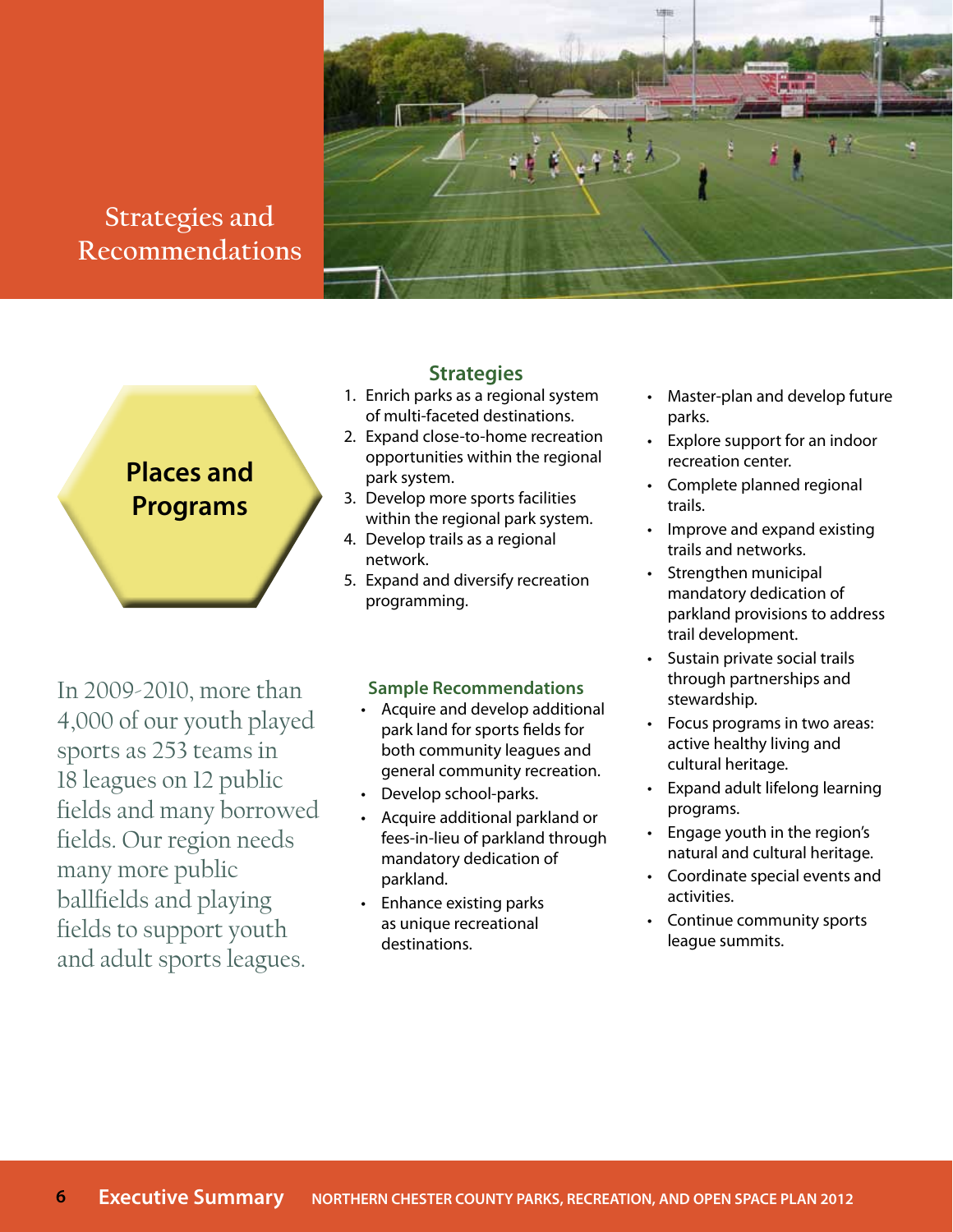### **Conservation**

#### **Strategies**

- 1. Integrate open space protection with growth management and recreation planning.
- 2. Protect and interpret landscapes that define the region's character.
- 3. Demonstrate and encourage resource stewardship.

- • Establish a goal to protect half of the remaining region—13,000 acres.
- • Publicize progress toward the open space goal.
- • Focus conservation on the riverfront, primary stream corridors and the scenic rural interior.
- • Use mandatory dedication of parkland provisions to protect open space for passive recreation.
- • Evaluate outdoor lighting of parks and fields for opportunities to minimize light pollution and consider new lighting proposals on a case-bycase basis.
- Practice resource management on public lands; encourage it on private lands.
- Interpret open space and regional character.





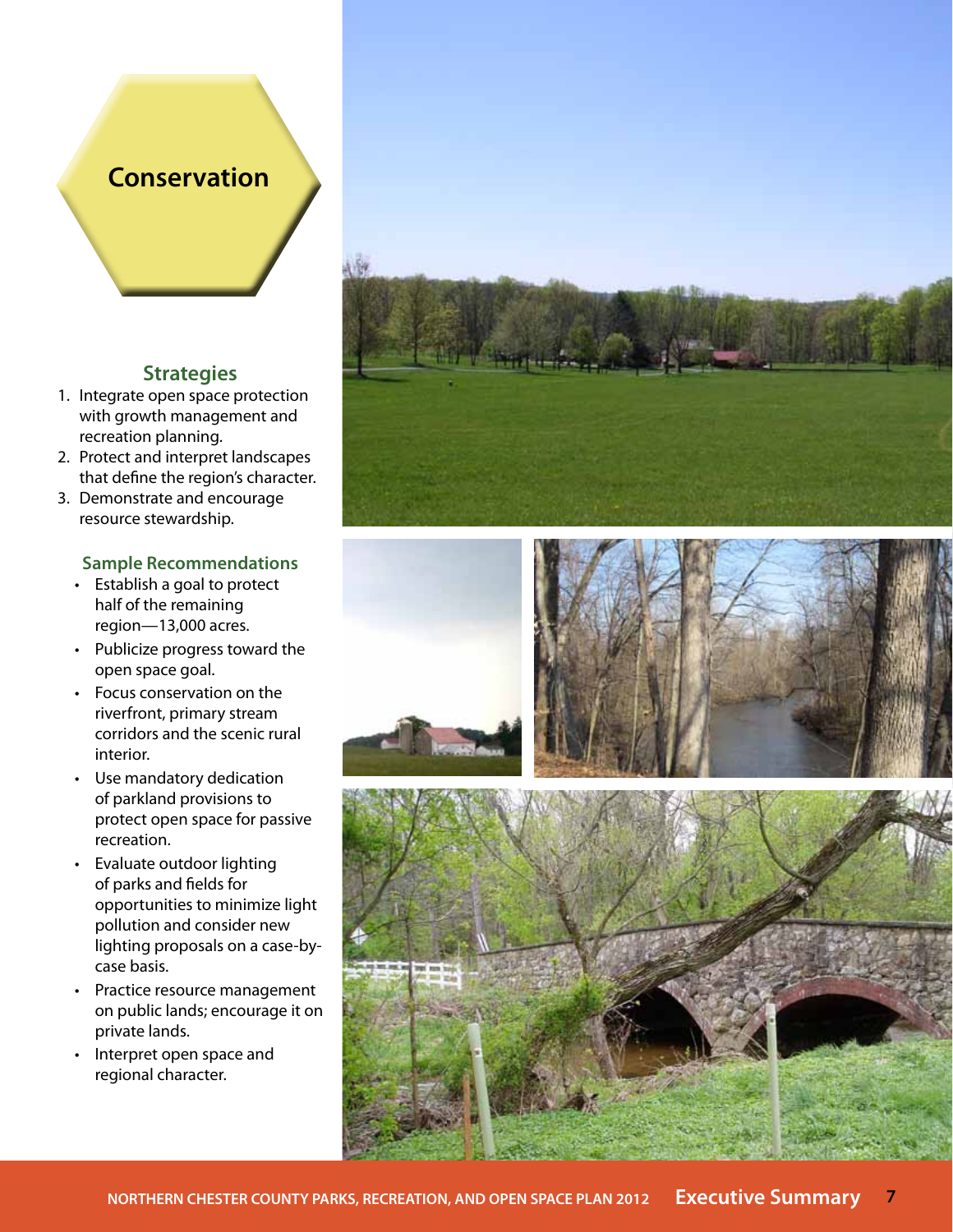

## **Public Awareness**

#### **Strategy**

1. Increase participation through awareness of parks, trails, and recreation and conservation programs.

- • Encourage individuals, families, and small groups of friends to experience the natural, cultural, and recreational assets of Northern Chester County.
- • Provide a parks and recreation guide for the Northern Chester County region in print and online formats.
- • Provide a website for parks and recreation in Northern Chester County.
- • Enhance the Northern Federation's relationship with the news media.
- • Explore the use of social media to share information.

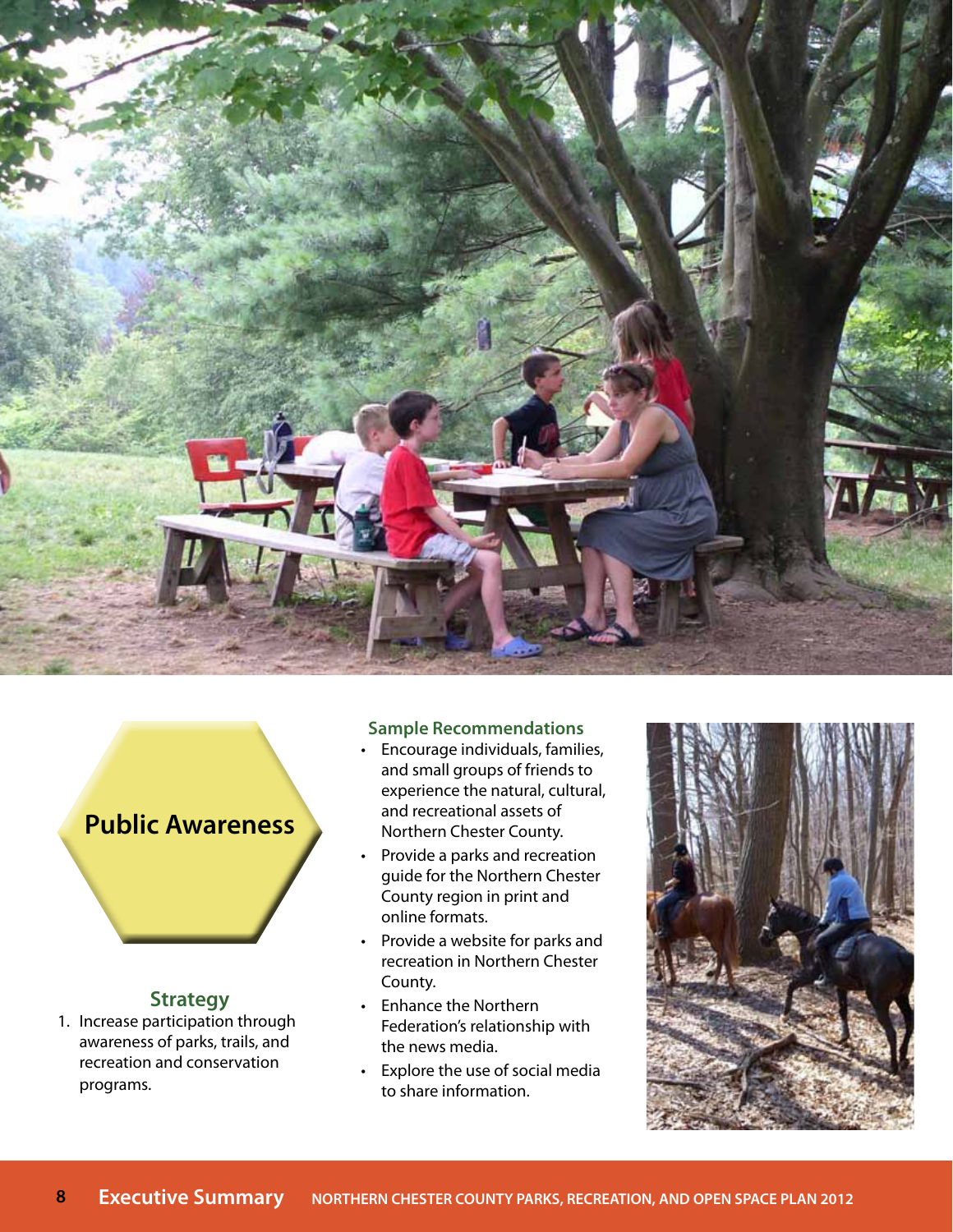#### **Partnerships**

#### **Strategies**

- 1. Organize a regional commission to coordinate the development and delivery of parks, recreation, trails, and open space services.
- 2. Increase operating and capital support for parks, recreation, trails, and open space.
- 3. Leverage the knowledge, skills, and resources of partner organizations that share the region's core values.

- • Consider addressing sports facilities as two sub-regions.
- • Continue to work with sports leagues in the planning, development, operation, and maintenance of athletic fields.
- • Keep park maintenance expenditures a function of each individual municipality.
- • Explore the benefits and costs of a Northern Chester County Parks, Recreation, and Open Space Commission and staff to support, coordinate, and/or expand services.
- Establish a central clearinghouse for technical information about parks, recreation, and open space.



- • Actively develop and manage partnerships:
	- ◊ School-parks with the Owen J. Roberts, Phoenixville, and Downington School districts.
	- ◊ Active, healthy lifestyles with the Pottstown Area Health and Wellness Foundation.
	- ◊ Other partnerships in conservation, trails, and open space preservation.
	- ◊ Strategic marketing of special destinations and experiences with conservation and heritage partners.
- Adopt a financial support policy that sustains parks and recreation over time:
	- ◊ Increase municipal investment in the daily operation of parks and recreation to enhance quality of life.
	- ◊ Consider a capital improvement program for each municipality.
	- ◊ Consider pooling funding for regional parks and recreation efforts.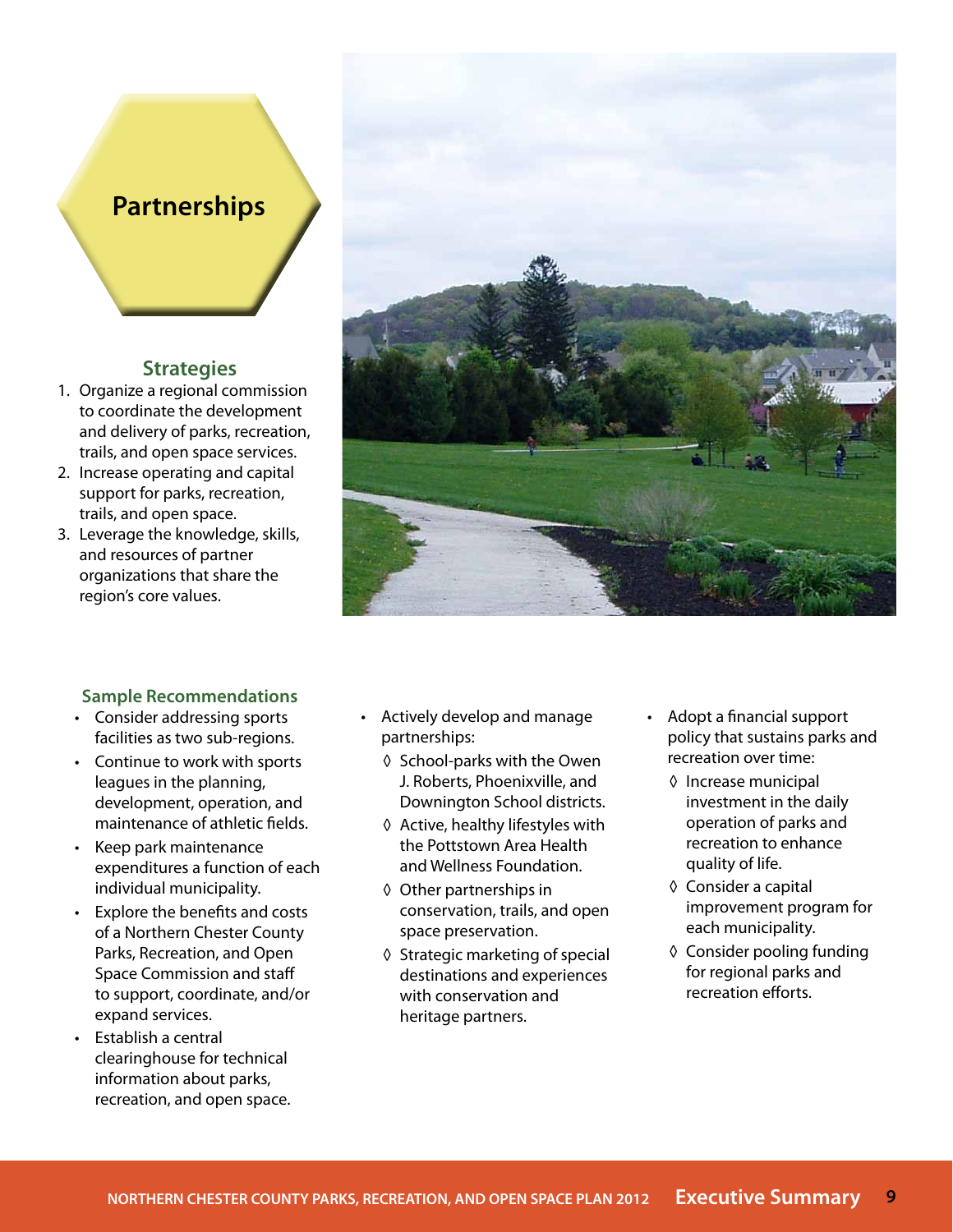### **From Plan to Action**

The lull in the economy, during which development has slowed, presents an immediate opportunity to advance strategies to conserve open space and expand recreational resources.

### **First Steps toward Implementation**

Plan development was invaluable for strengthening partnerships, refining a shared vision, and formulating strategies to achieve that vision. We now must maintain that momentum as we shift to the exciting and often challenging work of implementation.

As the Parks, Recreation, and Open Space Plan recommendations were drafted, it was apparent that many ideas had community support. However, as shown by the management and financing assessment, our nine municipalities have limited staff and budgets.



To advance our highest priority recommendations, we have identified and begun working on the following recommendations:

- **Organizing committees of** municipal and other interest group volunteers to lead implementation in each of the plan's subject areas: land conservation, school-parks, trails, sports, heritage, events and programs, and public awareness.
- **Exploring municipal partnerships** to improve existing parks and build new parks and school-parks.
- **Identifying potential sports complex locations** to scan and screen sites prior to a site feasibility study; the Potential Sports Complex Locations Map (available at northernfederation.com) provides a starting point for site identification.
- **Extending trail systems** to focus support for the completion of trails under development, thereby interconnecting the region with trail spines for a future network.
- **Creating a common calendar of activities** to prevent scheduling conflicts and coordinate opportunities for shared advertisement and other costs; if publicized, it may also provide a single source of "things to do and see" for residents.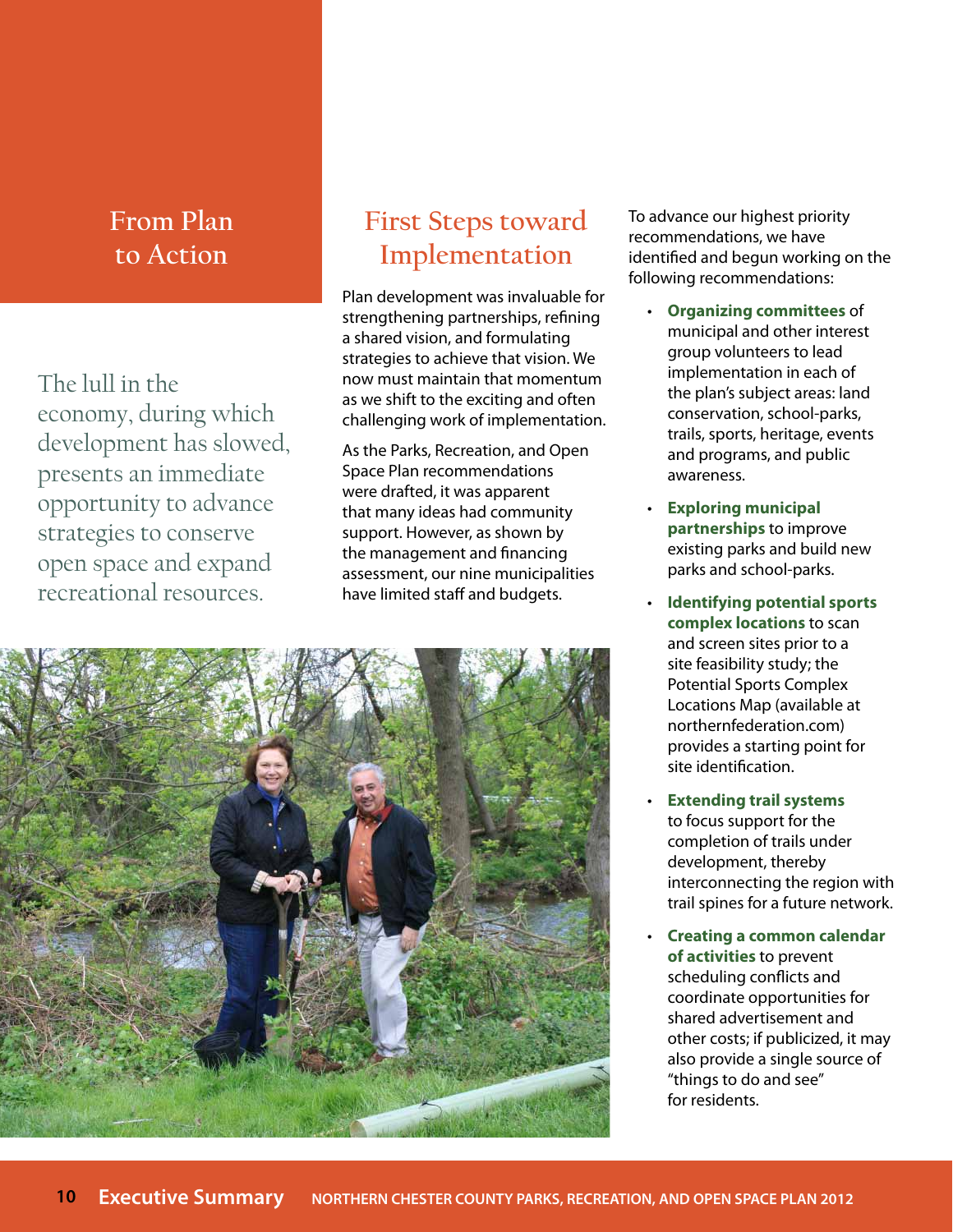

### **Taking an Active Role in Making this Plan Reality**

Success in achieving our parks, recreation, and open space goals depends upon the active support of many facets of our community. Elected and appointed officials, staff, volunteer boards and committees, and volunteer citizens all have a role to play. As a Northern Chester leader, you are in a prime position to make tangible contributions to advancing the plan and helping make real progress toward our shared vision.

What you can do now:

- • Become familiar with the plan, especially areas of personal interest, influence, and leadership.
- Put the plan to use; reference it in your decision-making.
- Support cooperation and collaboration. Through productive partnerships, ask questions, provide input, and offer resources.
- • Stay in touch with the Federation— through municipal representatives, partners, or personally on the status of priority recommendations.
- **Encourage citizens to** become involved.
- Join in celebrating successes as each one occurs!

The U.S. Surgeon General encourages communities and local governments to play a significant role in preventing obesity by providing services (such as recreation opportunities) that increase physical activity.